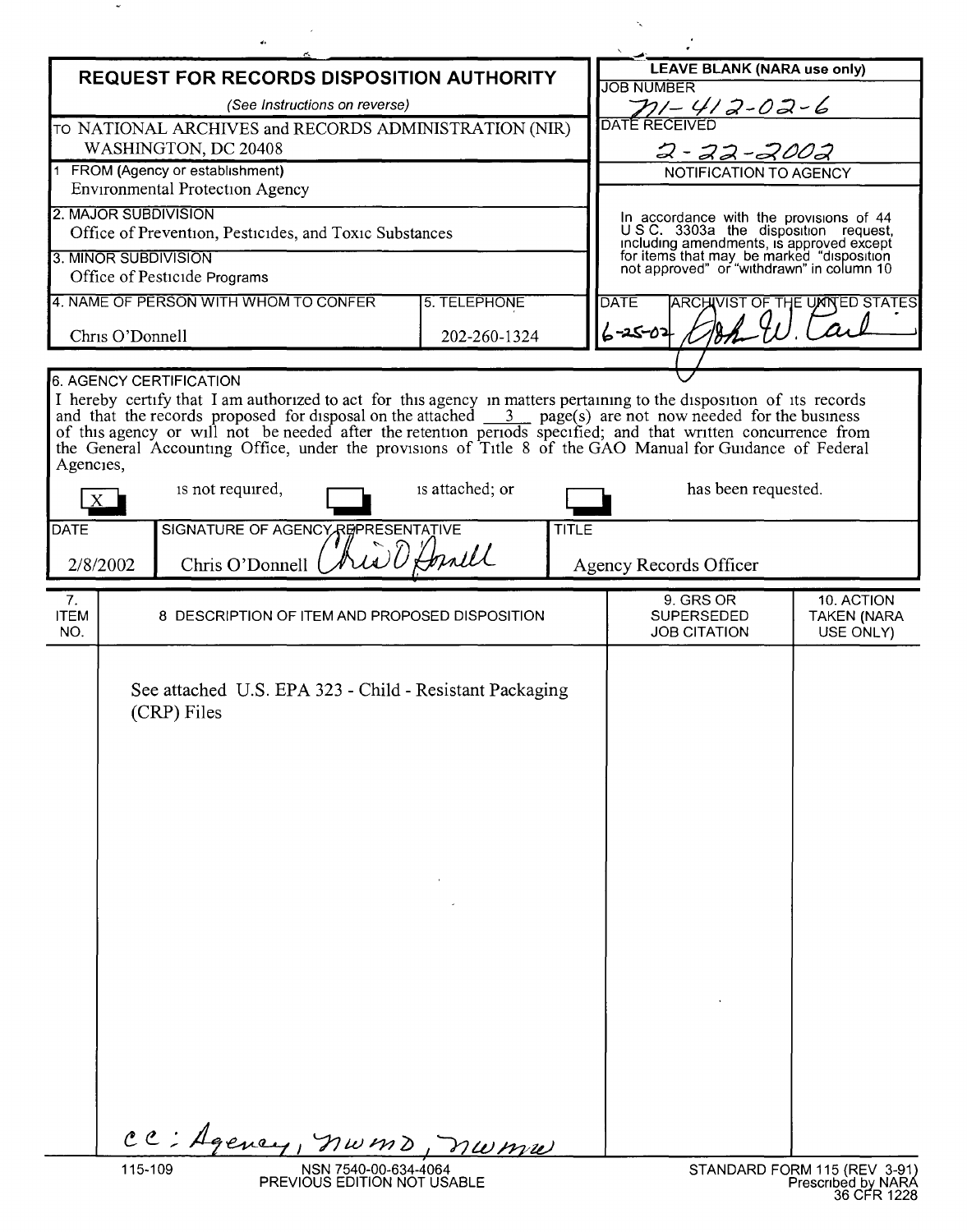# **DRAFT OF 11/26/01**

÷,

DRAFT

## **u.s. EPA RECORDS SCHEDULE**

**SERIES TITLE:** Child-Resistant Packaging (CRP) Files

**PROGRAM:** Pesticides

**EPA SERIES NO:** 323

**AGENCY FILE CODE:** PEST 323

 $\bullet$ 

**NARA DISPOSAL AUTHORITY:** Pending (Use this number to retire records to the FRC)

**APPLICABILITY:** Headquarters

*IDENTIFYING INFORMATION:* **DESCRIPTION:** Records consist of:

a. Record copy of registrant, packaging manufacturers, testing organizations, requests for information on CRP testing and responses; Federal or state requests for packaging/CRP status reviews of products and responses; copies of Federal Register Notices and policy notices, packaging manufacturer, registrant exemption requests from CRP regulations and responses; reviews, reports, etc. connected with the implementation of the regulations and provisions of Federal Insecticide, Fungicide, and Rodenticide Act (FIFRA) and the Poison Prevention Packaging Act (PPPA) as they apply to CRP. Packages (information and CRP) connected with all of the above.

b. Electronic versions created with electronic mail and word processing systems.

**ARRANGEMENT:** Arrangement varies.

| TYPE OF RECORDS: | SPECIFIC RESTRICTIONS:            |  |  |  |
|------------------|-----------------------------------|--|--|--|
| Case files       | Confidential Business Information |  |  |  |
| MEDIUM:          | VITAL RECORD:                     |  |  |  |

Paper, electronic

**VITAL RECORD:**  $N<sub>O</sub>$ 

**FUNCTIONS SUPPORTED:** Product registration and enforcement

#### **SPECIFIC LEGAL REQUIREMENTS:**

Federal Insecticide, Fungicide, and Rodenticide Act, 7 U.S.C. 136w §25(c) (3) Poison Prevention Packaging Act, 15 U.S.C. 1471 et seq. 40 CFR 157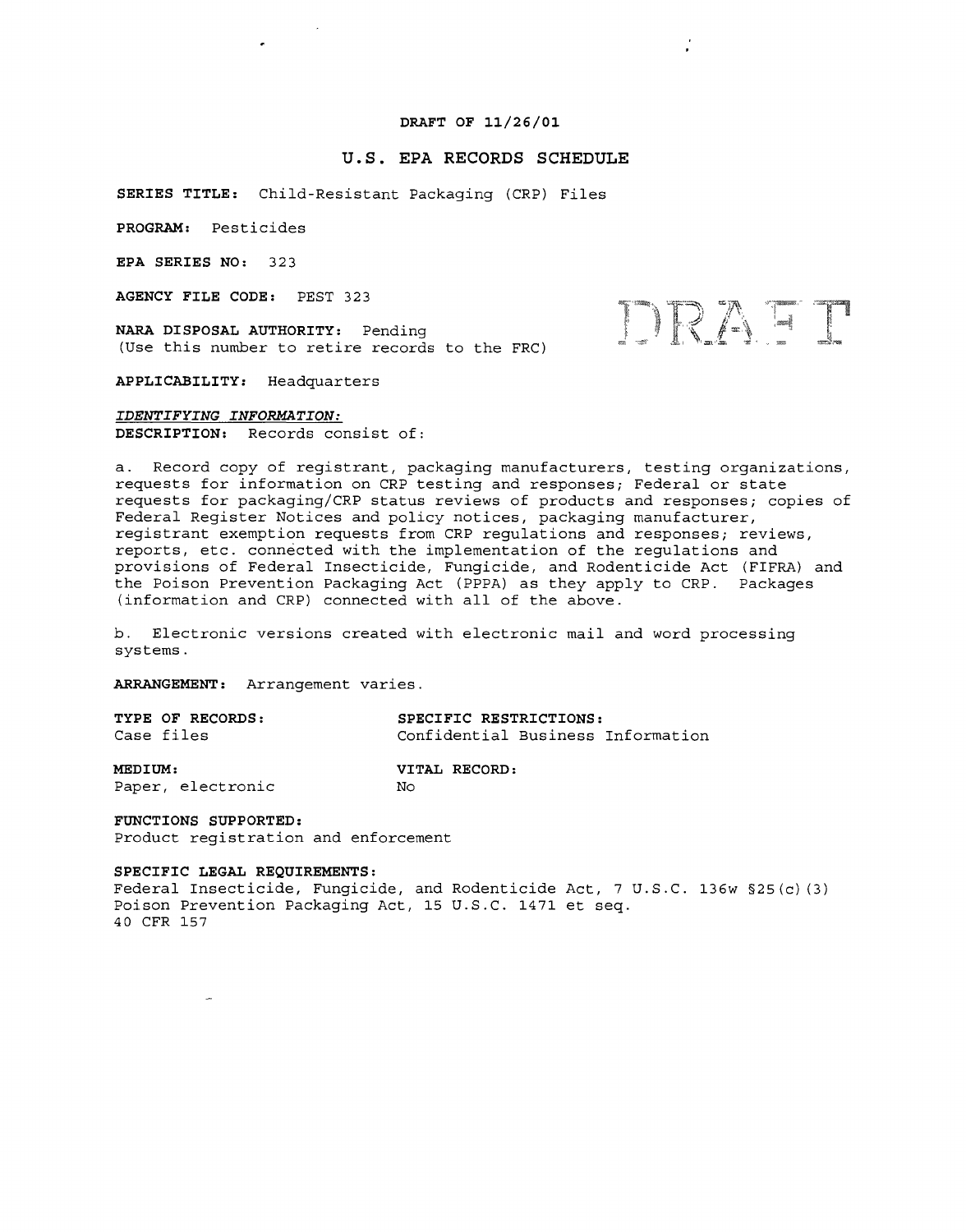**EPA SERIES NO. 323**

*D~SPOSITION INFORMATION:*

**FINAL DISPOSITION:** Disposable

**TRANSFER TO FRC PERMITTED:**  $N<sub>O</sub>$ 

## **FILE BREAK-INSTRUCTIONS:**

a. Break file when information, packaging, status, exemption requests complete or regulatory development/implementation is published in the Federal Register.

b. Break file when no longer needed.

#### **DISPOSITION INSTRUCTIONS:**

a. Keep in office 5 years, then destroy.

b. Delete when record copy is generated.

### *APPLICATION GUIDANCE:*

**REASONS FOR DISPOSITION:** Retention has been changed from 15 to 5 years. The original 15-year retention was based on the 12-year development period for the regulations under 16 CFR Part 1700 which were changed pursuant to 60 FR p37710, July 21, 1995, with an effective date of January 21, 1998. This regulatory change requires that CRP meet a new standard of senior adult use effectiveness (SAUE) and the data for younger adult use effectiveness is no longer relevant. Consequently, data before 1998 is of no value. New data complying with the SAUE may have started coming in around October 1997, but the majority of registrants waited until the deadline of January 21, 1998. Experience with packaging data suggests that it changes every 3-5 years. CRP developed in 1997 is undergoing modification and retesting in 1999 and EPA CRP exemptions do not exceed 5 years because of the changing marketplace.

**AGENCY-WIDE GUIDANCE:** This information may complement registration activities and registration jackets, but is generally not available in other Agency files. Pesticides Registration Documents are scheduled as EPA 315.

As required by 36 CFR 1228.58, records with special restrictions such as confidential business information (CBI) must be shredded or otherwise definitively destroyed with witnessed disposal for records destroyed by contractors.

### **PROGRAM OFFICE GUIDANCE/DESCRIPTIVE INFORMATION:**

| CUSTODIAL INFORMATION:<br>CONTROLLING UNIT:      | CONTACT POINT:                  |
|--------------------------------------------------|---------------------------------|
| <b>Name:</b> Office of Pesticide<br>Programs     | Name: Rosalind Gross            |
| Location: Crystal Mall 2                         | Mail Code: 7505C                |
| Inclusive Dates: 1981-1995                       | Telephone: 703-305-7368         |
| <b>Volume on Hand (Feet):</b>                    | Office: Technical Review Branch |
| Annual Accumulation: 3-6 ft.<br>(feet or inches) | 262<br>Room:                    |

*CONTROL INFORMATION:*